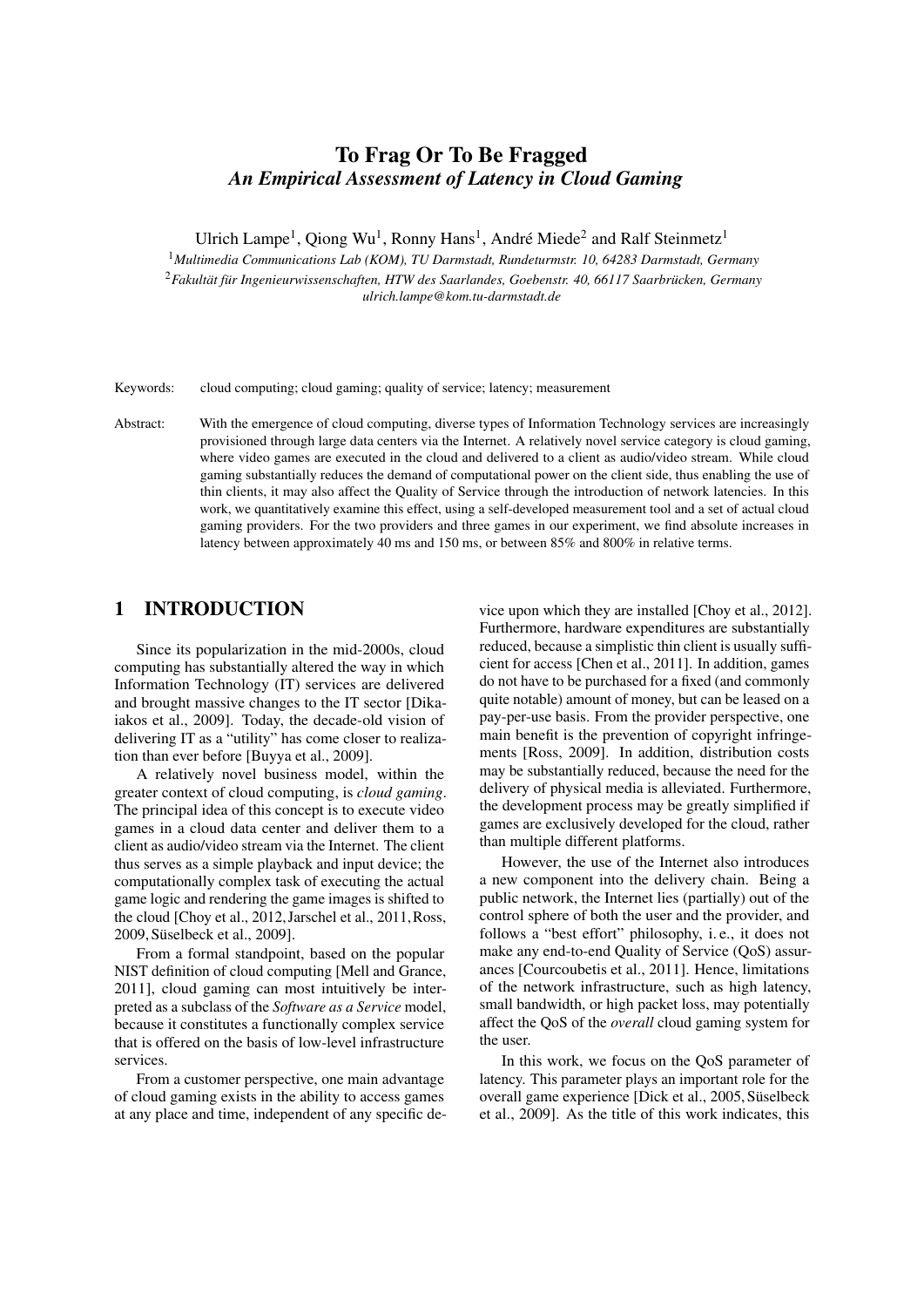applies specifically for action-oriented games such as first-person shooters, where it may determine whether a player is "fragged", i.e., her/his character is killed, or is able to frag her/his opponent [\[Claypool and Clay](#page-6-10)[pool, 2010,](#page-6-10) [Dick et al., 2005\]](#page-6-9).

Hence, the research question we aim to empirically answer in this work is: "What is the impact of cloud gaming on the QoS parameter of latency, as compared to a local execution of a video game?"

In the following Section [2,](#page-1-0) we introduce the experimental setup and infrastructure. Subsequently, in Section [3,](#page-3-0) we extensively present and discuss the results. An overview of related work is given in Section [4.](#page-4-0) The paper concludes with a summary and outlook in Section [5.](#page-5-0)

## <span id="page-1-0"></span>2 EXPERIMENTAL DESIGN

In this section, we describe the overall design of our experiment. To begin with, we briefly explain the dependent and independent variables that were considered. Subsequently, we introduce our measurement tool and briefly describe its technical implementation.

#### <span id="page-1-1"></span>2.1 Dependent Variable: Latency

As explained in the previous section, in this work, we focus on the QoS parameter of latency. It thus constitutes the only *dependent variable* in our experiments. More specifically, we consider *user-perceived latency*. By that term, we refer to the timespan that elapses between a certain *action* performed by the user, e. g., the press of a mouse button or a key, and the corresponding game *reaction*, e. g., the appearance of gunfire or the menu. It is also referred to as "interactive response time" in related research [\[Choy et al., 2012\]](#page-6-2).

Based on the combined findings of Choy et al., Wang, and Wilson, latency can be split into the following components if a game is locally executed [\[Choy](#page-6-2) [et al., 2012,](#page-6-2)[Wang, 2012,](#page-6-11)[Wilson, 2009\]](#page-6-12):

- *Input lag*, which corresponds to the timespan between two subsequent sampling events of the game controller, e. g., mouse or keyboard.
- *Game pipeline CPU time*, i. e., the time which is required for processing the input and realizing the game logic.
- *Game pipeline GPU time*, i. e., the time which the graphic card requires for rendering the next frame of the game.
- *Frame transmission*, which denotes the time that is required for transferring the frame from the back-

buffer to the frontbuffer of the graphic card, and subsequently to the screen.

• *LCD response time*, which indicates the timespan that is required to actually display the frame on the screen.

Once a game is executed in the cloud and delivered via a network, the following additional components have to be considered [\[Choy et al., 2012,](#page-6-2) [Wang, 2012,](#page-6-11) [Wilson, 2009\]](#page-6-12):

- *Upstream data transfer*, i. e., the time that it takes to sent the user input to the cloud gaming provider.
- *Capture and encoding*, which denotes the time requirements for capturing the current frame and encoding it as video stream.
- *Downstream data transfer*, i. e., the timespan for transferring the stream to the client.
- *Decoding*, which indicates the time for converting the video stream back into a frame.

Intuitively, one might reason that a cloud-based game will always exhibit a higher latency that a locally executed game due to the additional latency components. However, this is not necessarily true. In fact, due to the use of potent hardware in the cloud and depending on the geographical distance between the user and the cloud provider, the reduction of time spent in the game pipeline may overcompensate the network, encoding, and decoding latencies [\[Wang, 2012\]](#page-6-11).

## 2.2 Independent Variables: Games, Providers, and Networks

The dependent variable in our experiments, latency, may potentially be determined by various factors, i. e., a set of *independent variables*. In our work, we focus on different games, cloud gaming providers, and network connections as suspected key determinants.

With respect to the main subject of our research, i. e., the examined games, our focus was on actionoriented titles. As explained in the previous section, these games are commonly very sensitive to latency increases and thus, of elevated interest. We specifically chose the following titles, all of which are available both in the cloud and for local installation:

- *Shadowgrounds*<sup>1</sup> is a 3D first-person shooter game developed by Frozenbyte. It was initially released in the year 2005.
- *Shadowgrounds Survivor*<sup>2</sup> is a sequel to Shadowgrounds. It was also developed by Frozenbyte and released in 2007.

<sup>1</sup><http://www.shadowgroundsgame.com/>

 $^{2}$ <http://www.shadowgroundssurvivor.com/>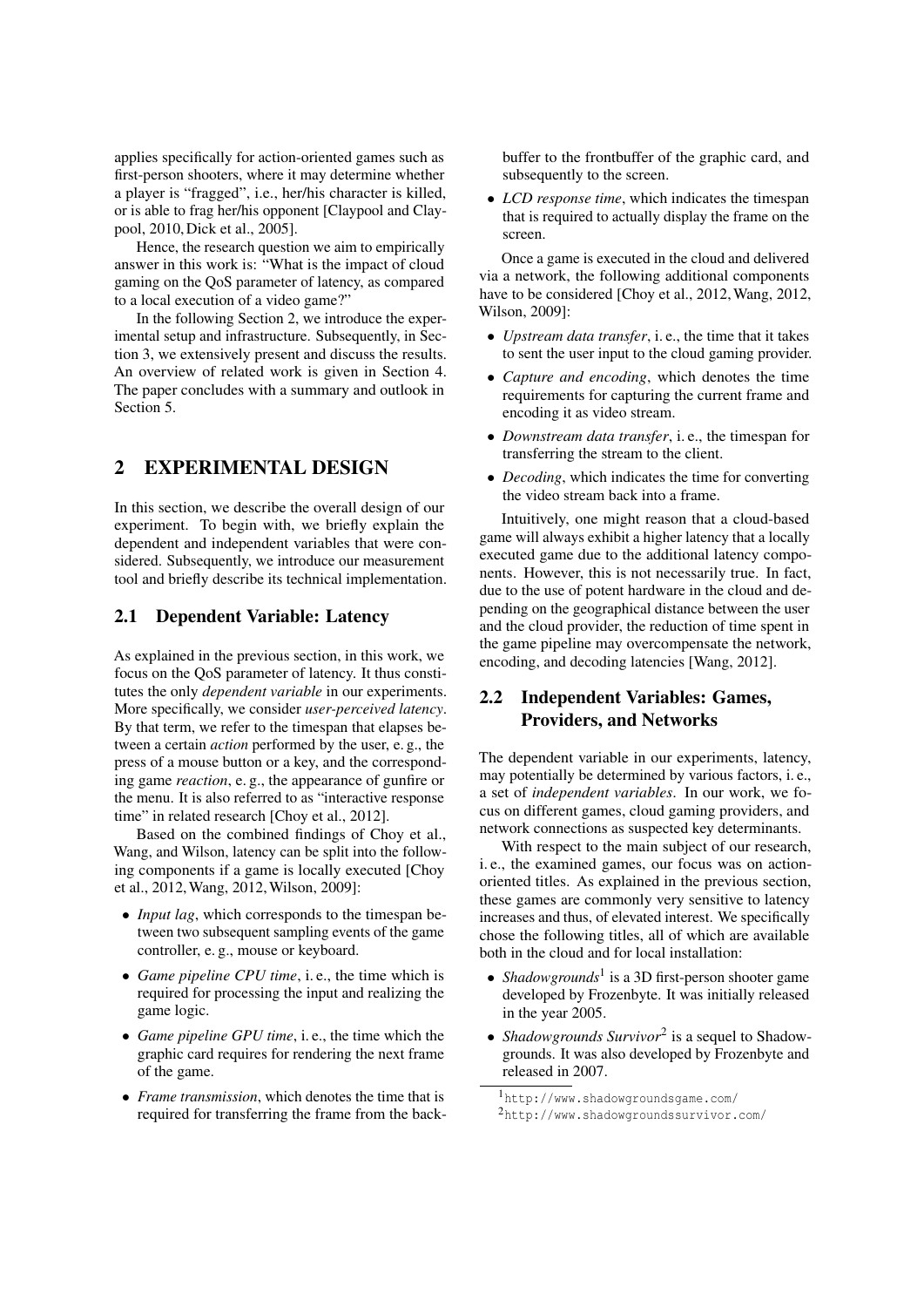• *Trine*<sup>3</sup> is an action-oriented puzzle game. It was developed by Frozenbyte as well and released in 2009.

The determination of representative cloud gaming providers is somewhat challenging. Following an initial hype around cloud gaming, which resulted in a variety of new suppliers, the market appears to be in a phase of consolidation today. For example, *Gaikai*, one of the pioneers in cloud gaming, was acquired in August 2012 by the major industry player *Sony* [\[Gaikai, 2012\]](#page-6-13), and has temporally ceased its services. This work includes measurements for three provisioning options:

- *Cloud Gaming Provider A* (CGP-A), which is located in the Americas and operates a dedicated infrastructure<sup>4</sup>.
- *Cloud Gaming Provider B* (CGP-B), with headquarters in the Asian-Pacific region, which also uses a dedicated infrastructure.
- *A local personal computer* (Local), which is equipped with an Intel Core 2 Quad Q6700 CPU, an NVidia Geforce GTX 560 GPU, and 4 GB of memory.

As it has been explained before, cloud gaming employs the Internet as delivery channel. Because the network as such is out of the control sphere of both provider and user, we focus on the user's network connection in our experiments. Specifically, we regard the following techniques:

- *Universal Mobile Telecommunications System* (UMTS), which marks the third generation (3G) of cellular networks and has been widely deployed in many industrialized countries since the mid-2000s. We use a variant with with the *High Speed Packet Access* (HSPA) extensions.
- *Long Term Evaluation* (LTE), which corresponds to the fourth generation (4G) of cellular networks. It has recently been or is currently being introduced by many mobile network providers.
- *Very High Speed Digital Subscriber Line* (VSDL), which denotes the cutting-edge in traditional fixedline, copper cable-based Internet access.

## 2.3 Measurement Tool: GALAMETO.KOM

The aim of our approach is to automate the measurement process to the largest possible extent. For that

matter, we have devised a GAme LAtency MEasurement TOol, or in brief, GALAMETO.KOM. This tool autonomously invokes a predefined action in the game and measures the time interval until the corresponding reaction can be observed.

As a preparatory step, the tool requires the user to specify the trigger that invokes a certain action in the game. Such trigger may consist in pressing a mouse button or a key. Furthermore, the user has to specify the screen area that will reflect the corresponding reaction, such as the display of gunfire or the main menu. In order to reliably identify the reaction, the user further declares a numerical sensitivity value  $δ$ . This sensitivity value reflects the change of the *average color* within the predefined screen area. Lastly, in order to start an experiment, the user specifies the desired number of observations in the sample.

For each measurement iteration, GALAMETO.KOM first invokes the specified trigger. That is, it submits the user-defined activity to the game and stores a timestamp *tact*. Then, the tool scans the frontbuffer of the graphics card and computes the initial average color value *cinit* for the predefined screen area. That procedure is continuously repeated, each time updating the current average color *ccurr* and a corresponding timestamp *treact*. Once a change of color, i. e., a reaction with sufficient magnitude, is detected (i. e., if  $|c_{curr} - c_{init}| \ge \delta$  holds), the latency  $t_{lat} = t_{react} - t_{act}$  can be computed. The latency value is stored as new observation, and the process is repeated until a sample of the desired size has been collected.

#### 2.4 Measurement Procedure

For our experiment, we followed a so-called *full factorial design*. That is, we conducted measurements for each possible value combination of the three independent variables. Because the local execution of a single-player game is independent of the network connection, there are seven possible combinations of provider and network. For each combination, we examine the three selected games. Thus, our experimental setup consists of 21 different *test cases*.

For each test case, we acquired a sample of 250 observations. Subsequently, we checked for statistically significant differences between the test cases with respect to the mean latencies using a parametric *t*-test [\[Jain, 1991,](#page-6-14)[Kirk, 2007\]](#page-6-15). For validation purposes, a non-parametric Mann-Whitney *U*-test was additionally applied [\[Kirk, 2007\]](#page-6-15). Both tests were conducted at the same confidence level of 95% (i. e.,  $alpha = 0.05$ ). The mean latencies of a pair of test cases are only

<sup>3</sup><http://www.trine-thegame.com/>

<sup>4</sup>Unfortunately, due to legal considerations, we are required to anonymize the names of the cloud gaming providers.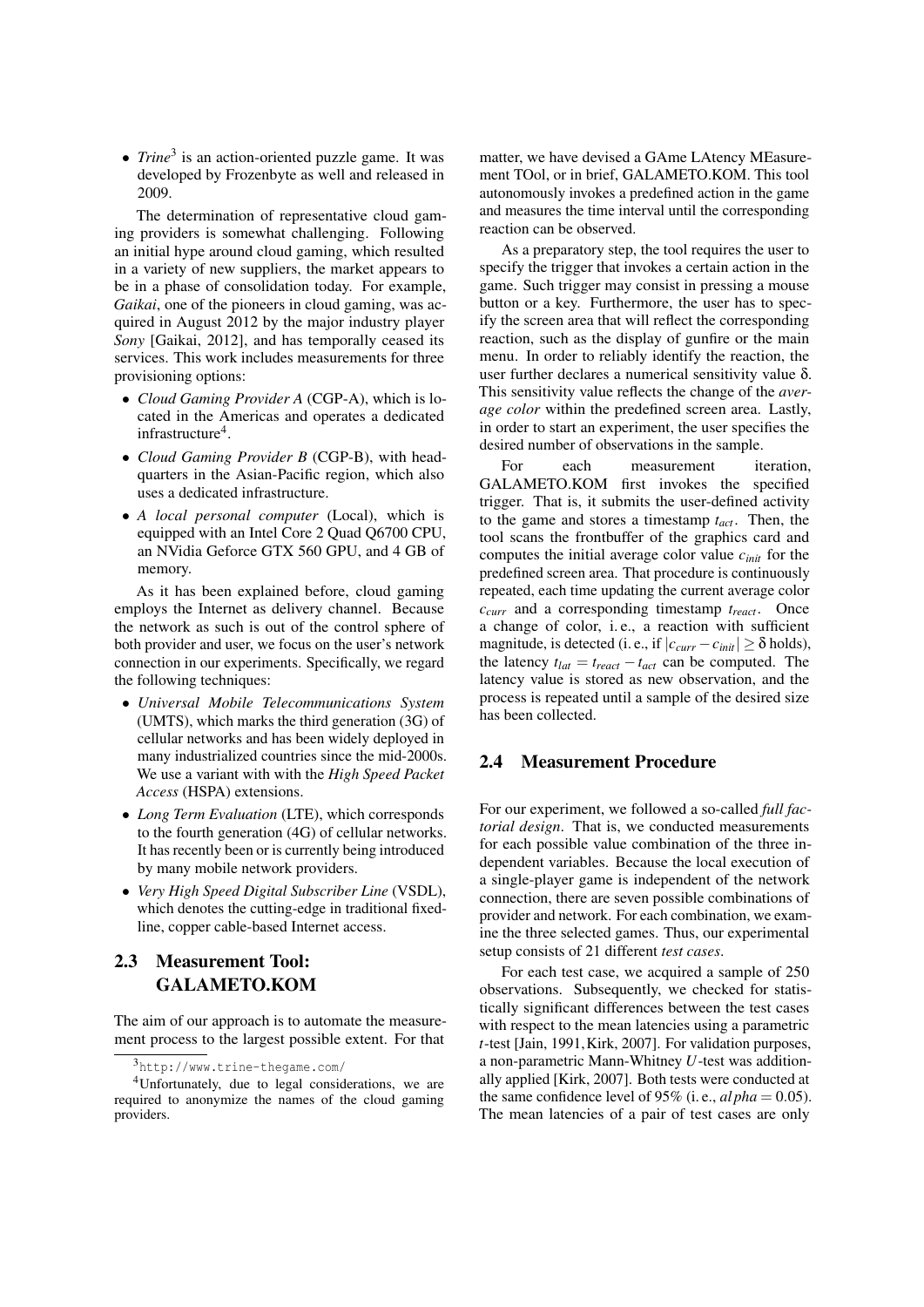considered significantly different if the according indication is given by both tests.

All experiments were executed using the previously specified laptop computer in order to avoid measurement inaccuracies due to hardware differences. The different network connections were provided by a major German telecommunications provider. No artificial network disturbances were introduced into the measurement process.

# <span id="page-3-0"></span>3 EXPERIMENTAL RESULTS AND DISCUSSION

The results of our experiment, i. e., observed mean latencies, along with the corresponding confidence intervals, are illustrated in Figures [1,](#page-4-1) [2,](#page-4-2) and [3](#page-4-3) for the three games respectively. In the appendix, we further provide corresponding box-and-whisker plots (Figures [4](#page-7-0) through [6\)](#page-7-1). In addition, Table [1](#page-7-2) contains the detailed results that have been the basis for the figures.

As can be seen, a local execution of the games yields the lowest latencies, ranging from 22 ms for Shadowgrounds to 44 ms for Trine. As it may have been expected, the latencies significantly increase with the novelty of the game. Because the remaining latency components can be assumed constant, this indicates a growth of computational complexity within the game pipeline, i. e., the overall increase in latency can likely be traced back to increased CPU and GPU time.

For cloud gaming provider A, we observe mean latencies between approximately 65 ms and 130 ms. The latencies significantly decrease with improved network connectivity. Specifically, with respect to the cellular networks, LTE is able to reduce the mean latency by up to 35 ms compared to UMTS. A fixed-line connection, namely VSDL, yields a further reduction of up to 12 ms. In general, the latency increases diminish compared to a local execution with the novelty of the game. This indicates that the latency of the game pipeline can, in fact, be reduced through the use of dedicated hardware in the cloud data center (cf. Section [2.1\)](#page-1-1). However, the effect does not compensate for the network delay in our test cases. Hence, regardless of the game and network connection, provider A is not able to compete with a local execution in terms of latency. Depending on the network connection, cloud gaming adds between 40 ms and 90 ms of latency for each considered game. These differences are statistically significant at the assumed confidence level of 95%.

For cloud gaming provider B, we find even higher mean latencies between about 150 ms and 220 ms. Once again, there is a significant reduction in these figures with improved network connectivity. Compared

to UMTS, LTE achieves a reduction of up to 29 ms, which very similar to the results for cloud gaming provider A. Likewise, VSDL shaves off between 9 ms and 17 ms in latency in comparison to LTE. In contrast to provider A, we do not find a decreasing latency margin with increasing novelty, i. e., computational complexity, of the game. Thus, provider B is even less capable than provider A of competing with a local execution in terms of latency. Specifically, depending on the game, provider B adds between 100 ms and 150 ms of latency. As for provider A, these increases are statistically significant.

In summary, with respect to the research question from Section [1,](#page-0-0) we conclude that cloud gaming has a significant and negative impact on the QoS parameter of latency, compared to the local execution of a game. Depending on the provider and network connection, cloud gaming results in an latency increases between 40 ms and 150 ms. In relative terms, the increases amount to between 85% (Trine at CGP-A using VDSL) and 828% (Shadowgrounds at CGP-B using UMTS).

As previously explained, our focus in this work was on QoS, i. e., objective quality figures. Thus, the subjective perception of our results may substantially differ between various player groups. According to Dick et al., the mean tolerable latencies for an unimpaired experience in a multi-player game are in the range between 50 and 100 ms; maximal tolerable latencies are approximately 50 ms higher, i. e., in the order of 100 to 150 ms [\[Dick et al., 2005\]](#page-6-9). User studies by Jarschel et al. also indicate that the Quality of Experience (QoE) quickly drops with increasing latency, specifically in fast-paced games such as racing simulations or first-person shooters [\[Jarschel et al.,](#page-6-3) [2011\]](#page-6-3). Hence, based on the observed numbers, we believe that cloud gaming is primarily attractive for slow-paced games, as well as casual players who likely have moderate QoS expectations compared to experienced and sophisticated gamers.

Given the reliance on the Internet as delivery medium, cloud gaming would likely profit from a shift away from the best-effort philosophy towards sophisticated QoS mechanisms. The development of such mechanisms has been an active field of research for many years, resulting in proposals such as *Integrated Services* (IntServ) or *Differentiated Services* (DiffServ) [\[Tanenbaum, 2003\]](#page-6-16). However, past experience – for example, with the rather sluggish introduction of *IPv6* – has shown that many Internet service providers are rather reluctant to make fundamental infrastructure changes unless a pressing need arises. In addition, as the ongoing debate about *net neutrality* shows, the introduction of QoS management techniques on the Internet is not merely a technical issue.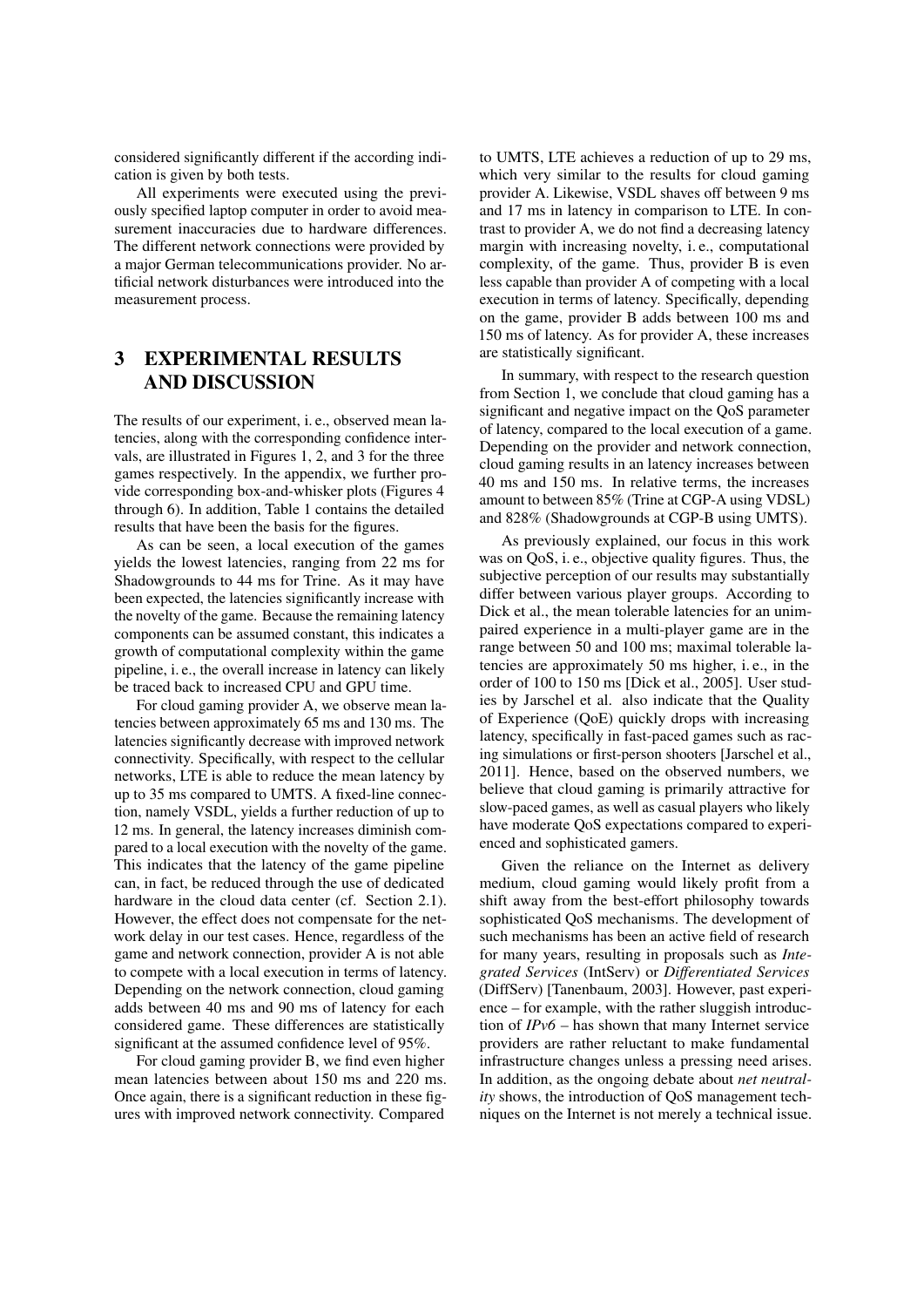<span id="page-4-1"></span>

Figure 1: Mean latencies with 95% confidence intervals for the game *Shadowgrounds* per test case (sample size  $n =$ 250).

For a more comprehensive discussion, we refer the interested reader to Xiao [\[Xiao, 2008\]](#page-6-17).

Assuming that the Internet itself will remain to follow a best-effort philosophy in the short and medium term, two main options remain for cloud providers to improve the QoS of their systems.

The first option consists in moving the data centers geographically closer to the clients. However, for a constant client base, such decentralization implies building a larger number of data centers. Due to the reduced size and thus, smaller economies of scale of these data centers [\[Greenberg et al., 2008\]](#page-6-18), such approach is likely to be cost-intensive. A viable alternative may consist in the exploitation of servers in existing content delivery networks, as proposed by Choy et al. [\[Choy et al., 2012\]](#page-6-2).

Second, cloud providers may upgrade their servers to reduce the latency of the game pipeline. Thus, they could aim to (over-)compensate for the network latency. However, while such an approach may be successful for computationally complex games, it will likely fail for older games where the impact of the game pipeline is relatively small. In addition, server upgrades can be costly, specifically if disproportionately expensive high-end components have to be purchased.

Hence, in our opinion, a key challenge for cloud providers consists in finding an economically reasonable balance between QoS (and thus, the potential number of customers) and cost.

## <span id="page-4-0"></span>4 RELATED WORK

With the interest in  $-$  not to say hype around  $-$  cloud computing in recent years, this paradigm has been a

<span id="page-4-2"></span>

Figure 2: Mean latencies with 95% confidence intervals for the game *Shadowgrounds Survivor* per test case (sample size  $n = 250$ .

<span id="page-4-3"></span>

Figure 3: Mean latencies with 95% confidence intervals for the game *Trine* per test case (sample size  $n = 250$ ).

very intensive area of research. However, the specific issue of cloud gaming has, according to our perception, received relatively little attention by the research community to date.

Chen et al. have, to the best of our knowledge, been the first to conduct empirical latency measurements of actual cloud gaming providers [\[Chen et al.,](#page-6-7) [2011\]](#page-6-7). In their experiments, they regarded *OnLive*, a commercial provider, as well as, *StreamMyGame*, a free software tool that permits to set up a private video game stream. Chen et al. propose and implement a measurement tool which is based on similar conceptual ideas as GALAMETO.KOM. Most notably, the authors also trigger a certain action – in their case, the invocation of the in-game menu – and observe the appearance of the corresponding reaction based on color changes. In their experiments, they find streaming delays – which do not include the network latency – between 135 ms and 240 ms for OnLive and up to 500 ms for StreamMyGame. Thus, their results are in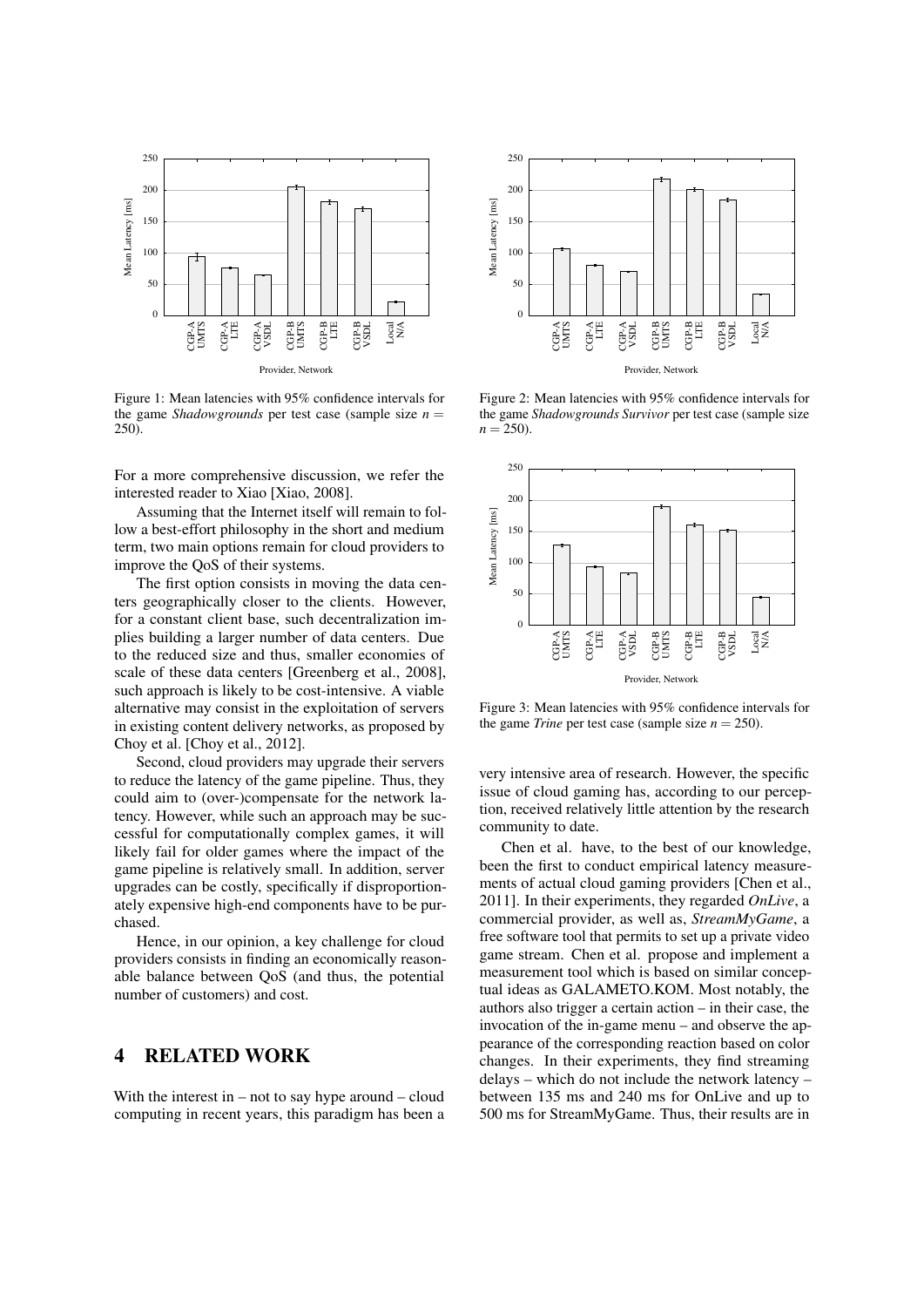a similar order of magnitude as the values that have been observed in our experiments. In contrast to this work, Chen et al. trigger the comparison process in the measurement tool through a redirected Direct3D function call and operates on the backbuffer of the graphics card, not the frontbuffer. Thus, the latency component that is introduced through the copying of the backbuffer scene into the frontbuffer has not been considered in their work. In addition, and more importantly, the authors do not use a locally executed game as benchmark in their experiments.

Jarschel et al. have conducted a user-study involving 58 participants on QoE of cloud gaming depending on network characteristics [\[Jarschel et al., 2011\]](#page-6-3). For that purpose, they generate an audio/video stream using a *PlayStation 3* gaming console. This stream is subjected to artificial delay and packet loss, ranging between 0 and 300 ms and 0 and 1% respectively, in different test scenarios. Jarschel et al. find that the quality of the downstream, i. e., the link between provider and user, has a substantially higher impact on the QoE than the quality of the upstream, i. e., the link between user and provider. Their results also indicate that packet loss is of higher relevance than latency for the subjective quality perception. The main difference compared to our work consists in the focus on subjective, rather than objective quality aspects. In addition, Jarschel et al. did not regard commercial cloud providers in their experiments.

Wang and Dey have proposed a cloud gaming system for mobile clients called *Cloud Mobile Gaming* (CMG) [\[Wang and Dey, 2009\]](#page-6-19). As part of their work, they examine the impact of different factors on the user experience. The considered factors involve the video stream configuration and quality, the game configuration, delay (i. e., latency), and packet loss. Similarly to Jarschel et al., the authors use a controlled experimental setup, in which they systematically vary the values of the previously mentioned factors. Using on a study group of 21 participants, they infer impairment functions for these factors. The findings are subsequently validated using a control group of 15 participants. Based on practical measurements, the authors conclude that their CMG system may provide a subjectively good or mediocre gaming experience in Wi-Fi and cellular networks, respectively. In contrast to our work, which considers public cloud gaming providers and the local execution of games, Wang and Dey exclusively examine their own, proprietary cloud gaming system.

Outside the academic world, West has measured the latency of various locally executed games on a PlayStation 3 console [\[West, 2008\]](#page-6-20). West uses a commodity digital camera in order to take high-frequency photographs of the game controller and the attached screen during gameplay. Based on a subsequent manual analysis of the resulting picture stream, he deduces the timespan between a button press and the corresponding action. West finds latencies between approximately 50 and 300 ms on the PlayStation 3. The main benefit ob West's method is the clear separation between the gaming system and the measurement system. In addition, the camera-based approach also permits to capture the LCD response time. However, the accuracy of the measurement is limited by the maximal framerate of the camera. In addition, GALAMETO.KOM only requires a brief preparatory manual tuning phase, whereas West's method requires substantial manual effort, which renders the collection of large data samples difficult.

In summary, to the best of our knowledge, our work is the first to empirically examine and systematically compare the user-perceived latency for both cloudbased and locally executed games. Our research results thus permit us to objectively quantify the QoS impact of moving games from a local computer to the cloud, which can be a decisive factor for the acceptance of cloud gaming among potential customers.

## <span id="page-5-0"></span>5 SUMMARY AND OUTLOOK

The cloud computing paradigm has substantially transformed the delivery of IT services. A relatively new service class within this context is cloud gaming. In cloud gaming, video games are centrally executed in a cloud data center and delivered to the customer as an audio/video stream via the Internet. While this model has many advantages both from a user and provider perspective, it also introduces the Internet into the delivery chain, which may inflict the Quality of Service for the user.

In this work, our focus was on the experimental evaluation of user-perceived latency in cloud-based and locally executed video games. For that matter, we created the semi-automatic measurement tool GALAMETO.KOM. We conducted latency measurement for two cloud gaming providers, using three different games and network types, respectively.

Our results indicate that cloud gaming exhibits significantly higher latency than a local execution. Absolute increases were in the range between 40 ms and 150 ms, while the the relative increases approximately amounted to between 85% and 800%. The margin between cloud providers and the local execution diminished with an improved network connection and an increase in computational complexity of the game.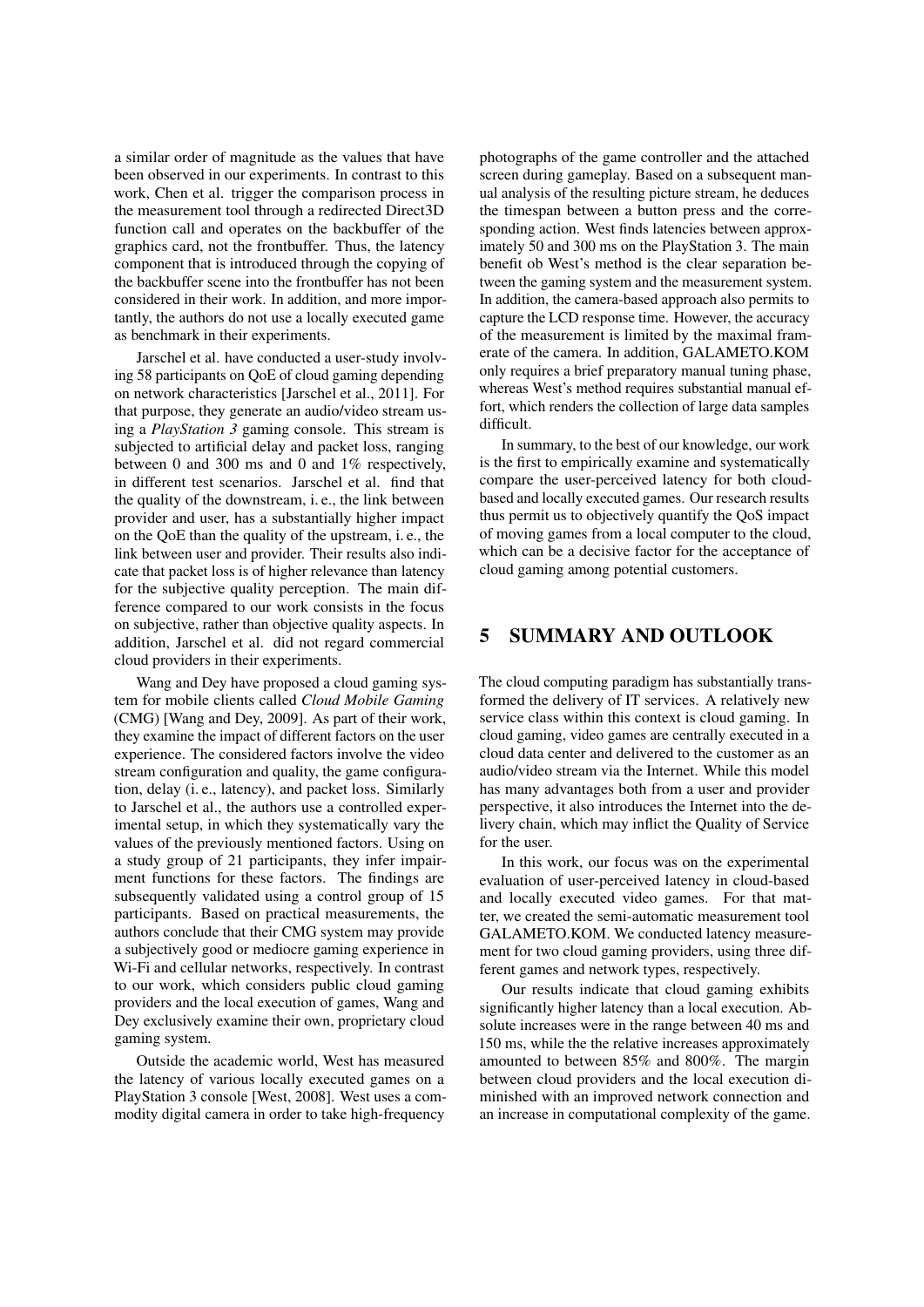In our future work, we aim to substantially extend our experiments through the consideration of additional games, providers, networks, and devices. In this process, we will pursue a longitudinal design, which permits to identify time-dependent variations in latency. We additionally strive to analyze the effects of network disturbances, such as fluctuating bandwidth or increased packet loss, on the QoS parameter of userperceived latency. Furthermore, we aim to examine how cloud gaming providers can cost-efficiently provide their services under consideration of QoS aspects.

#### ACKNOWLEDGEMENTS

This work has been sponsored in part by the E-Finance Lab e.V., Frankfurt am Main, Germany ([http://www.](http://www.efinancelab.com) [efinancelab.com](http://www.efinancelab.com)).

## **REFERENCES**

- <span id="page-6-1"></span>Buyya, R., Yeo, C., Venugopal, S., Broberg, J., and Brandic, I. (2009). Cloud Computing and Emerging IT Platforms: Vision, Hype, and Reality for Delivering Computing as the 5th Utility. *Future Generation Computer Systems*, 25(6):599–616.
- <span id="page-6-7"></span>Chen, K., Chang, Y., Tseng, P., Huang, C., and Lei, C. (2011). Measuring the Latency of Cloud Gaming Systems. In *19th ACM International Conference on Multimedia*.
- <span id="page-6-2"></span>Choy, S., Wong, B., Simon, G., and Rosenberg, C. (2012). The Brewing Storm in Cloud Gaming: A Measurement Study on Cloud to End-User Latency. In *11th Annual Workshop on Network and Systems Support for Games*.
- <span id="page-6-10"></span>Claypool, M. and Claypool, K. (2010). Latency Can Kill: Precision and Deadline in Online Games. In *First Annual ACM SIGMM Conference on Multimedia Systems*.
- <span id="page-6-8"></span>Courcoubetis, C., Dramitinos, M., Stamoulis, G., Blocq, G., Miron, A., and Orda, A. (2011). Inter-Carrier Interconnection Services: QoS, Economics and Business Issues. In *2011 IEEE Symposium on Computers and Communications*.
- <span id="page-6-9"></span>Dick, M., Wellnitz, O., and Wolf, L. (2005). Analysis of Factors Affecting Players' Performance and Perception in Multiplayer Games. In *4th ACM SIGCOMM Workshop on Network and System Support for Games*.
- <span id="page-6-0"></span>Dikaiakos, M., Katsaros, D., Mehra, P., Pallis, G., and Vakali, A. (2009). Cloud Computing: Distributed Internet Computing for IT and Scientific Research. *IEEE Internet Computing*, 13(5):10–13.
- <span id="page-6-13"></span>Gaikai (2012). Gaikai.com :: History. [http://www.gaikai.](http://www.gaikai.com/history) [com/history](http://www.gaikai.com/history).
- <span id="page-6-18"></span>Greenberg, A., Hamilton, J., Maltz, D., and Patel, P. (2008). The Cost of a Cloud: Research Problems in Data Center Networks. *ACM SIGCOMM Computer Communication Review*, 39(1):68–73.
- <span id="page-6-14"></span>Jain, R. K. (1991). *The Art of Computer Systems Performance Analysis: Techniques for Experimental Design, Measurement, Simulation, and Modeling*. Wiley.
- <span id="page-6-3"></span>Jarschel, M., Schlosser, D., Scheuring, S., and Hossfeld, T. (2011). An Evaluation of QoE in Cloud Gaming Based on Subjective Tests. In *5th International Conference on Innovative Mobile and Internet Services in Ubiquitous Computing*.
- <span id="page-6-15"></span>Kirk, R. (2007). *Statistics: An Introduction*. Wadsworth Publishing, 5th edition.
- <span id="page-6-6"></span>Mell, P. and Grance, T. (2011). The NIST Definition of Cloud Computing – Special Publication 800-145. Technical report, National Institute of Standards and Technology.
- <span id="page-6-4"></span>Ross, P. (2009). Cloud Computing's Killer App: Gaming. *IEEE Spectrum*, 46(3):14.
- <span id="page-6-5"></span>Süselbeck, R., Schiele, G., and Becker, C. (2009). Peer-to-Peer Support for Low-Latency Massively Multiplayer Online Games in the Cloud. In *8th Annual Workshop on Network and Systems Support for Games*.
- <span id="page-6-16"></span>Tanenbaum, A. S. (2003). *Computer Networks*. Pearson Education, 4th edition.
- <span id="page-6-11"></span>Wang, J. (2012). NVIDIA GeForce GRID – A Glimpse at the Future of Gaming. [http://www.geforce.com/](http://www.geforce.com/whats-new/articles/geforce-grid) [whats-new/articles/geforce-grid](http://www.geforce.com/whats-new/articles/geforce-grid).
- <span id="page-6-19"></span>Wang, S. and Dey, S. (2009). Modeling and Characterizing User Experience in a Cloud Server Based Mobile Gaming Approach. In *2009 IEEE Global Telecommunications Conference*.
- <span id="page-6-20"></span>West, M. (2008). Measuring Responsiveness in Video Games. [http://www.gamasutra.com/view/](http://www.gamasutra.com/view/feature/132122/measuring_responsiveness_in_video_.php) [feature/132122/measuring\\_responsiveness\\_](http://www.gamasutra.com/view/feature/132122/measuring_responsiveness_in_video_.php) [in\\_video\\_.php](http://www.gamasutra.com/view/feature/132122/measuring_responsiveness_in_video_.php).
- <span id="page-6-12"></span>Wilson, D. (2009). Exploring Input Lag Inside and Out. <http://www.anandtech.com/show/2803/7>.
- <span id="page-6-17"></span>Xiao, X. (2008). *Technical, Commercial and Regulatory Challenges of QoS: An Internet Service Model Perspective*. Morgan Kaufmann.

All online references in this paper were last accessed and validated in January 2013.

# APPENDIX

Please refer to the next page.